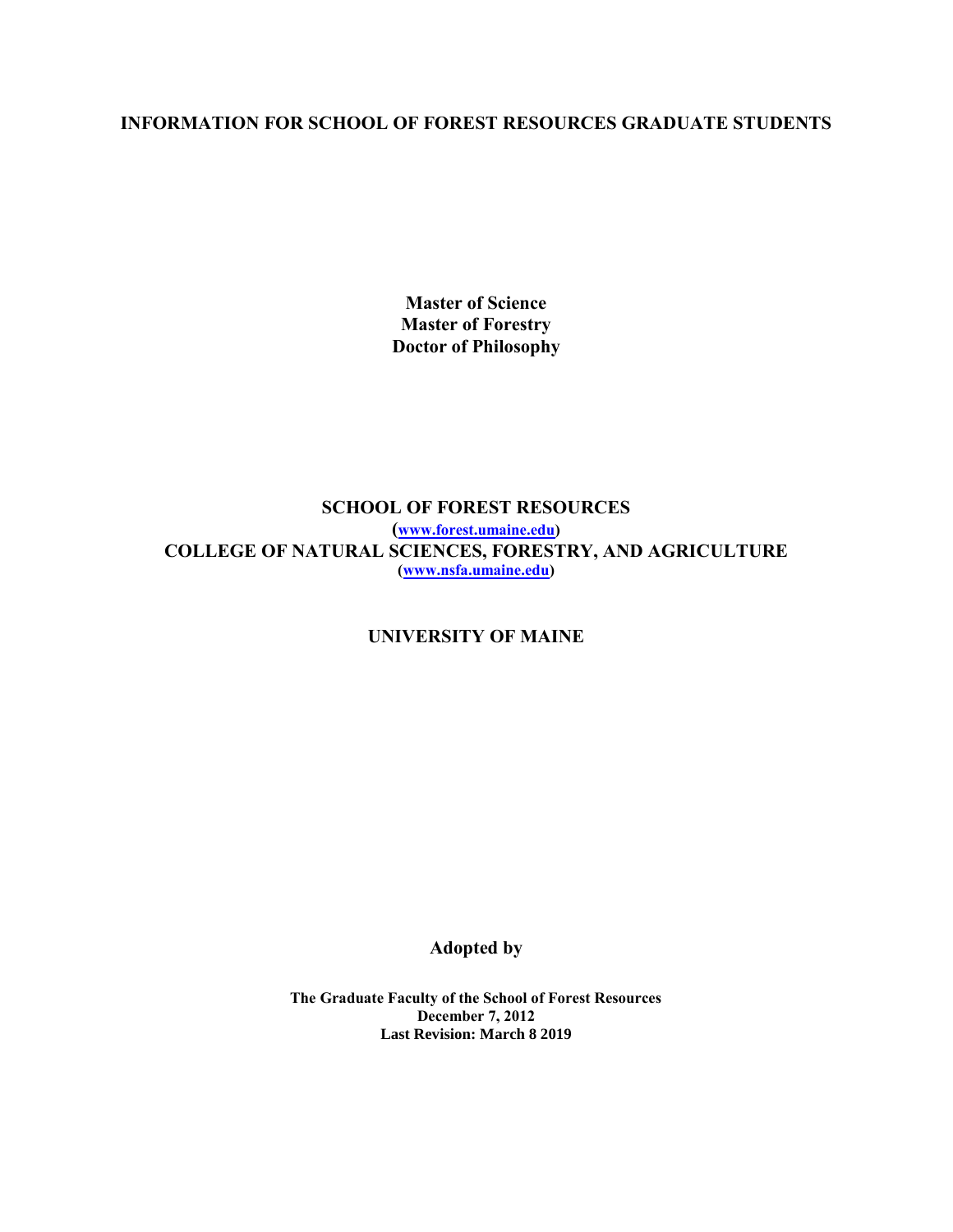# **CONTENTS**

|     | Preface                                                 | 3                        |
|-----|---------------------------------------------------------|--------------------------|
| I.  | <b>GENERAL INFORMATION FOR GRADUATE STUDENTS</b>        | 3                        |
| 1.  | <b>Graduate Coordinator</b>                             | 3                        |
| 2.  | <b>Graduate Faculty</b>                                 | 3                        |
| 3.  | <b>Representation during Faculty Meetings</b>           | 3                        |
| 4.  | Representation in the Graduate Students Government      | $\overline{\mathcal{L}}$ |
| 5.  | <b>Structure and Flow of Communications</b>             | $\overline{4}$           |
| 6.  | Work Responsibilities to the School and College         | $\overline{4}$           |
| 7.  | <b>Graduate School Forms</b>                            | 5                        |
| 8.  | <b>Office and Desk Space</b>                            | 5                        |
| 9.  | Building and Office Keys                                | 5                        |
| 10. | <b>Mail Boxes</b>                                       | 6                        |
| 11. | Photocopying                                            | 6                        |
| 12. | <b>Computers facilities</b>                             | 6                        |
| 13. | <b>Audio-Visual Equipment</b>                           | 6                        |
| 14. | <b>Forest Measurement Equipment</b>                     | 6                        |
| 15. | <b>Office Supplies</b>                                  | 7                        |
| 16. | Ordering Equipment and Supplies                         | $\overline{7}$           |
| 17. | <b>Vehicle Policies</b>                                 | 7                        |
| 18. | Insurance Coverage (Vehicle and Other)                  | 7                        |
| 19. | <b>Safety Guidelines</b>                                | 9                        |
| 20. | <b>Sexual Harassment Training</b>                       | 10                       |
| 21. | <b>Concur Travel</b>                                    | 10                       |
| 22. | <b>Sick Leave and Vacation</b>                          | 10                       |
| 23. | <b>Specific Facilities and Contacts</b>                 | 11                       |
| 24. | Personnel of the School of Forest Resources and College | 11                       |
| 25. | Professional Societies and Clubs                        | 11                       |
| II. | <b>ACADEMIC POLICIES FOR GRADUATE STUDENTS</b>          | 12                       |
| Ш.  | <b>CHECKLIST FOR COMPLETION OF GRADUATE PROGRAM</b>     | 13                       |
| IV. | <b>SFR GRADUATE CONCENTRATIONS</b>                      | 15                       |

**PAGE**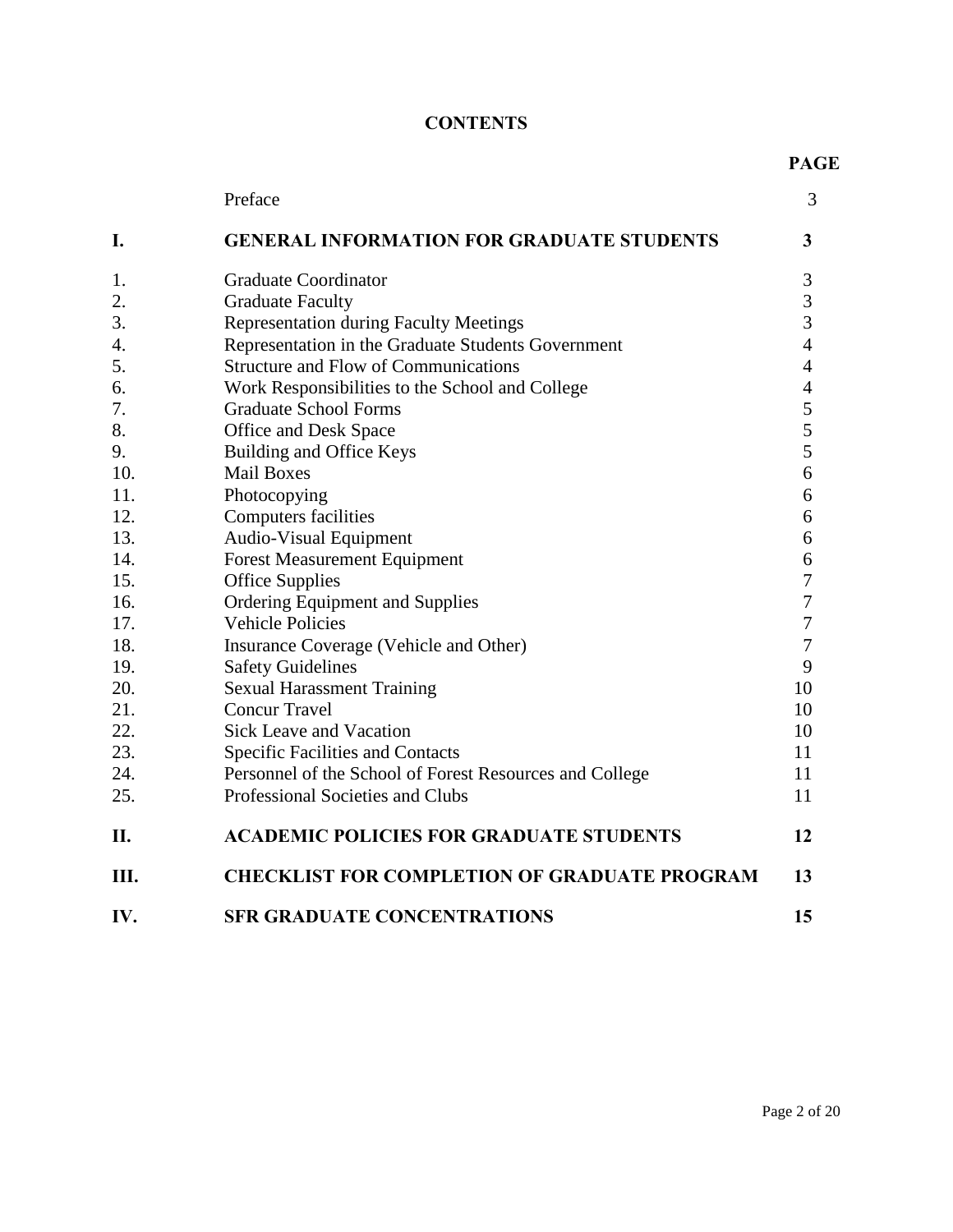#### **Preface**

This document has been compiled to provide guidance for the academic and work-related responsibilities of the graduate students within the School of Forest Resources (SFR). The manual is divided into 3 sections: I) General Information for Students, II) Academic Policies for Graduate Students (School of Forest Resources requirements and guidelines), and III) Checklist for Completion of Graduate Program. It is designed to supplement the information in the Graduate School Catalog. Graduate students should ask their Graduate Advisor, their Advisory Committee members, the Graduate Coordinator, or Graduate School administrators for additional information or clarification of policies.

First, read thoroughly, the current Graduate Catalog (your entering year), which is available online [\(gradcatalog.umaine.edu\)](http://gradcatalog.umaine.edu/). This catalog contains most of the rules, regulations, and schedules that you must comply with to complete your graduate program, regardless of program changes that may occur. All requirements of the Graduate School must be met.

Second, consult with your Graduate Advisor or the Graduate Coordinator on further interpretation of the Graduate Catalog and for your specific responsibilities.

Finally, read the information contained in this document and consult with your Graduate Advisor or the Graduate Coordinator for further interpretation.

### **I. GENERAL INFORMATION FOR GRADUATE STUDENTS**

### **1. Graduate Coordinator**

The Graduate Coordinator (currently Dr. Mehdi Tajvidi, 2017-2018) is appointed by the SFR Director to advise students and faculty on graduate matters and perform administrative duties as designated by the Graduate School Dean and SFR Director.

### **2. Graduate Faculty**

The Graduate Faculty is comprised of the full-time faculty in the SFR and external faculty members who have applied for and met requirements of scholarly activity set forth by the SFR and Graduate School. To remain an active member, Graduate Faculty must apply and be approved for re-appointment every five years.

### **3. Representation during Faculty Meetings**

One graduate student (currently Baidehi Roy, 2017-18) is appointed annually for representation of graduate student views to the SFR and Graduate Faculty meetings. The graduate student representative does not vote in the faculty motions. Contact your Graduate Coordinator or SFR office staff for the name of your current representative.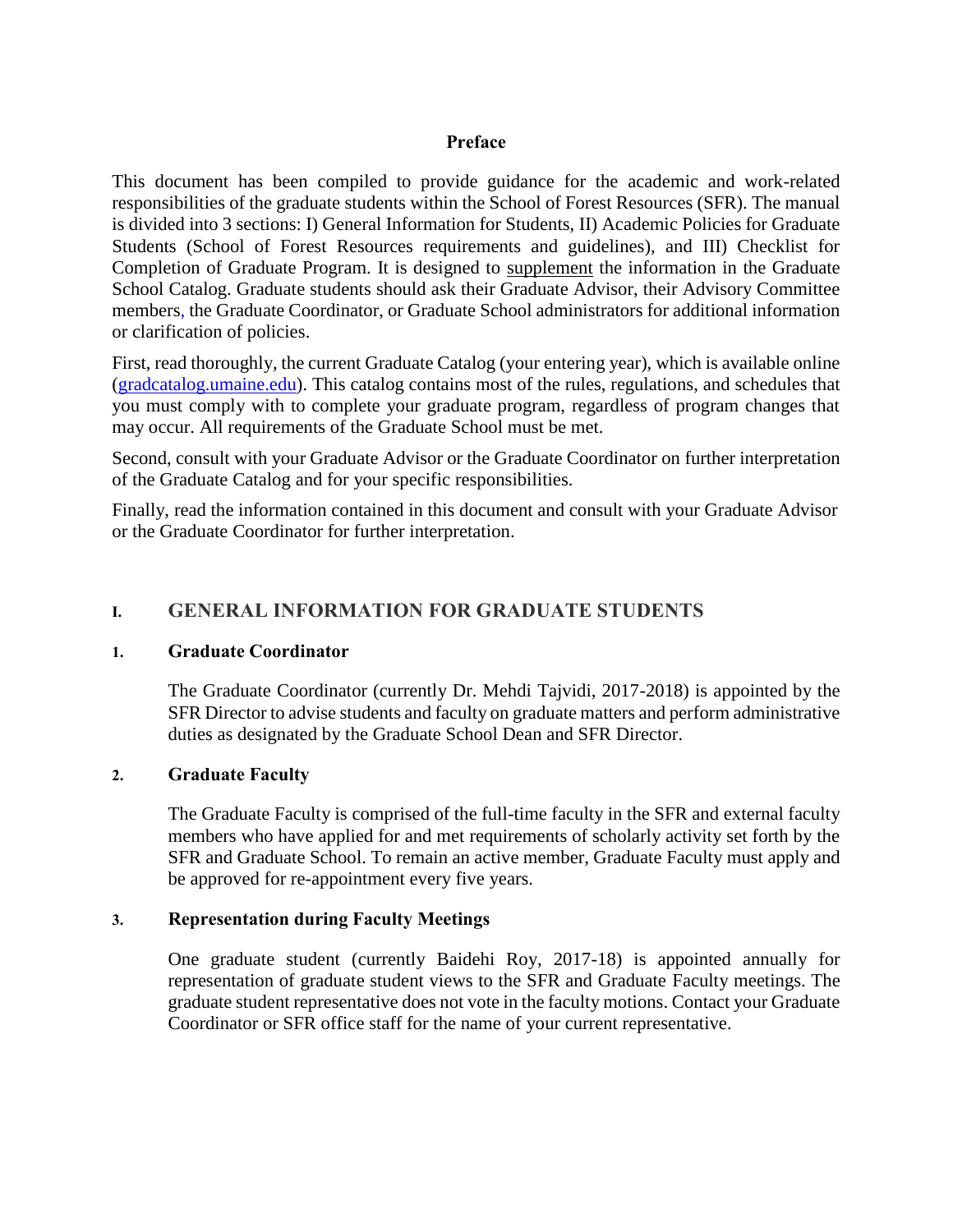### **4. Representation in the Graduate Student Government**

One graduate student from the SFR is appointed annually for representation on the Graduate Student Government (GSG). The GSG represents and advocates for graduate student issues on campus and has a representative in UMaine Graduate Board meetings. Check the Graduate School web site for more information on GSG [\(https://umaine.edu/gsg/\)](https://umaine.edu/gsg/).

#### **5. Structure and Flow of Communications**

Although the SFR Director handles financial assistantships and personnel action forms, the Dean of the Graduate School handles most other paperwork through the Graduate Advisory Committees and the Graduate Coordinators. If a grievance should occur, the student should talk with the Graduate Advisor first to try to resolve the problem. If no resolution is forthcoming at that level, then proceed to the Graduate Coordinator, the SFR Director, and lastly the Assistant Vice President for Graduate Studies.

#### **6. Work Responsibilities to the School and College**

Your work responsibilities vary based on your assistantship type. Because graduate assistants receive compensation for services, they have broader obligations and responsibilities to the SFR and College than do either graduate fellows (those on external research fellowships) or students on personal financing. A half-time graduate assistant is expected to devote an average of 20 hours a week, apart from his/her course work. Depending upon need, the actual time spent may vary greatly from week to week, month to month, and even by semesters. Assistantship duties are of two types:

(1) Major or individual assignments. Graduate assistants are assigned specific responsibilities, which may include teaching, research, and other duties according to your advisor, SFR or College needs. Assignments are generally made on a semester or annual basis. To use the special talents of our students, some assignments may be recurrent; others are generally assigned on a rotating basis.

(2) Routine duties and special assignments (for MAFES RAs and SFR TAs). There are many routine tasks that arise daily to facilitate the efficient functioning of the School, and graduate student assistance may be requested by any of the School or College's professional or clerical staff. These requests range from meeting a plane at the airport, assisting a staff member in tabulation of data, to providing field or laboratory assistance to another graduate student, staff member, or School cooperator at important periods of project research.

If requests for assistance require substantial amount of the assistant's time, advance arrangements should be made by the staff member through the student's Graduate Advisor and the student concerned and, when necessary, through the SFR Director or College Dean.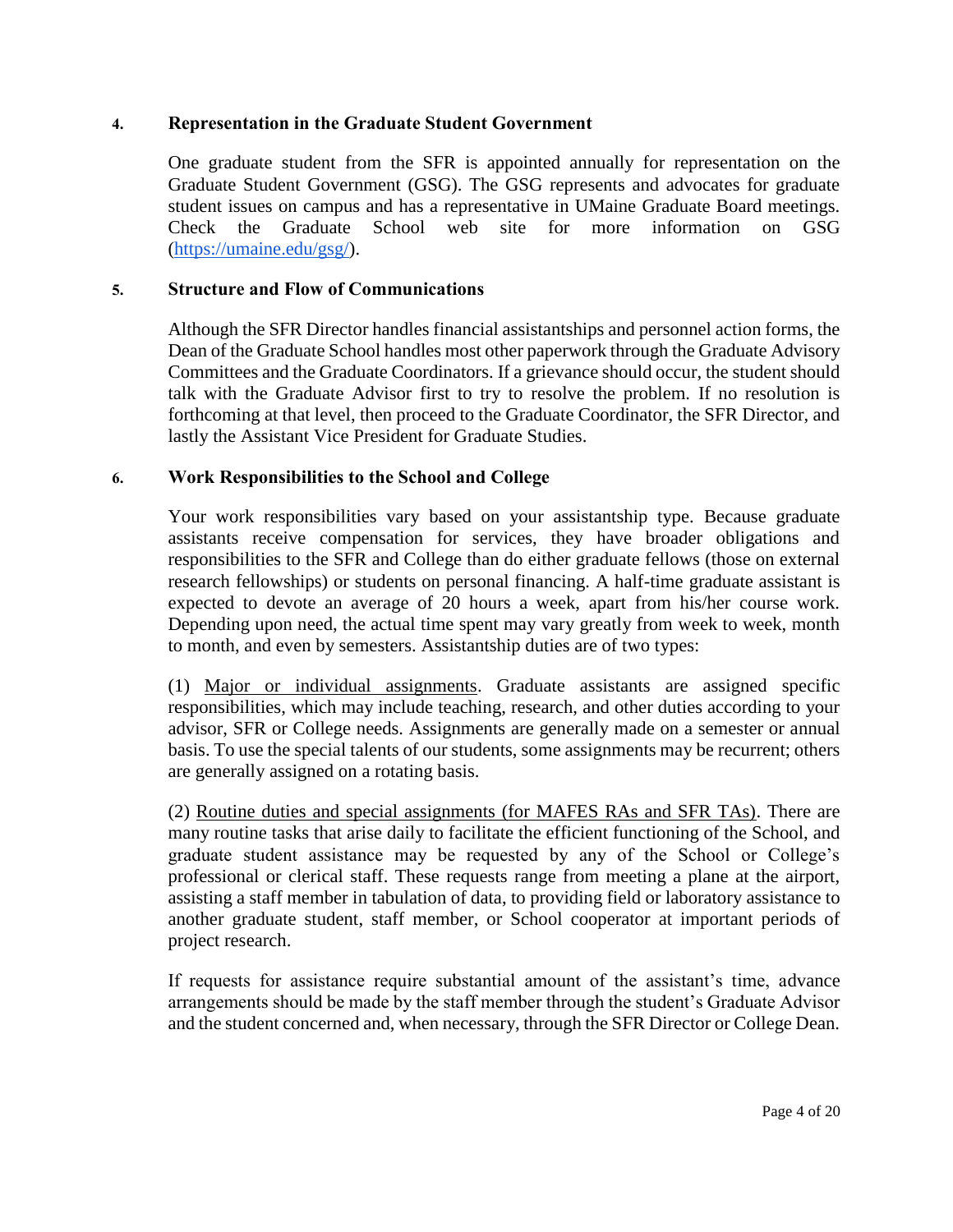Graduate fellows and graduate students on personal financing are not required to work the 20-hour duty schedule. All students are expected to respond to occasional requests for routine assistance as required in the efficient operation of the School.

#### **7. Graduate School Forms**

Current Graduate School forms (i.e., Program of Study, Thesis Acceptance Form, etc.) are available online at: https://umaine.edu/graduate/facultystaff-resources/.

### **8. Office and Desk Space**

It is the SFR and College policy to assign each Teaching Assistant and Research Assistant a desk. Other graduate students, such as graduate fellows or self-funded, will be assigned a desk, if available. The SFR office should be contacted for office space assignment. No changes in office allocation will be made without the SFR Director or Administrative Assistant's approval. Students should not leave valuables unattended in their desk space.

### **9. Building and Office Keys**

MaineCard access for exterior doors and computer labs should be obtained from the Building Manager (currently Louis Morin) upon your arrival at UMaine. To obtain keys to the graduate student office space, mail room, and other areas as requested by the advisor, students must complete a key sign-out card provided by the SFR Office. This card must also be signed by your Graduate Advisor and the Building Manager. Loss of keys should be reported immediately to Campus Police, Building Manager, and your Graduate Advisor. Students housed in the Advanced Structures and Composites Center or other buildings on campus should check with their Graduate Advisor concerning key cards.

#### **10. Mail Boxes**

Each graduate student is provided with a box located in the Nutting 253.

#### **11. Photocopying**

Copying privileges on the SFR photocopier machine (Nutting 253) should be approved by your graduate advisor. Research Assistants requiring the use of the photocopier will have to obtain an access code from their advisor. Teaching Assistants would have to obtain an access code from the professor for whom they are assisting. Please do NOT share this number with others. Never leave a copying job unattended in case of jams or running out of paper. Be considerate about restocking paper. Report any problems with the copier to Gail Belanger (room 261) or the Administrative Assistants in room 201. The SFR photocopier in Nutting 253 is not available for student use.

#### **12. Computer Facilities**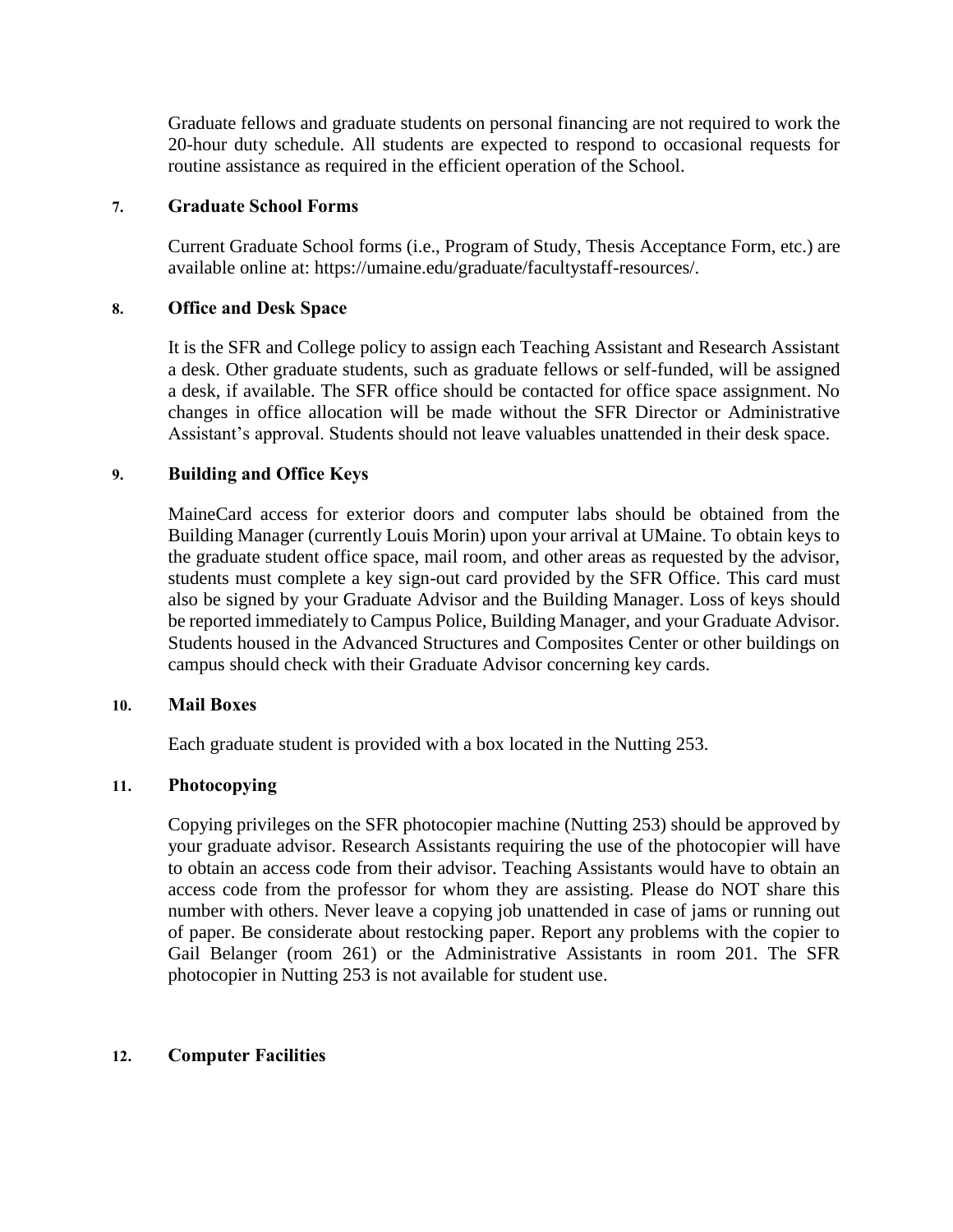The SFR maintains computer clusters in Nutting Hall (rooms 113, 245, 235 and 254) with a broad assortment of software applications including word processing, spreadsheets, database management software, statistical applications, and various specialized software. The computers are Windows based and are connected to the College of Natural Sciences, Forestry and Agriculture network with direct access to the Internet. All students are assigned a College network computer account (see L. Morin in Nutting 208). There is a large format plotter available for printing posters for a minimal fee. See Louis Morin (room 208) for printing. There is also a plotter available in Fogler Library.

### **13. Audio-Visual Equipment**

Most classrooms and conference rooms are equipped with LCD projectors, which can be used with laptops. A portable projector and laptop can also be borrowed from the SFR Office for presentation purposes if needed. See the Administrative Assistants in 201 Nutting Hall to make a reservation.

#### **14. Forestry Field Equipment**

Various types of forestry equipment are available for teaching purposes only. Research equipment must be provided by the faculty member's research project.

#### **15. Office Supplies**

Limited office supplies may be purchased for research projects with your supervisor's or Graduate Advisor's approval. Since these supplies must be charged against a specific account, some discretion is urged.

### **16. Ordering Equipment and Supplies**

Any orders of equipment and supplies or reimbursement for purchase of supplies must be initiated by using the REQUEST FORM available from [\(www.forest.umaine.edu/faculty](http://www.forest.umaine.edu/faculty-staff/faculty-staff-resources)[staff/faculty-staff-resources\)](http://www.forest.umaine.edu/faculty-staff/faculty-staff-resources). The supervisor or Graduate Advisor usually initiates this form, and the form must be approved by the supervisor, the SFR Director, and processed by the SFR Administrative Assistant before the purchase is made. Be sure to indicate the type of request you are making:

a) PURCHASE ORDER: Needed for making any off-campus purchases. Upon receipt of the merchandise, the packing slip should be compared with goods received and the packing slip forwarded to the Administrative Assistant for further processing.

b) IDO (Interdepartmental Order): This form is needed for making purchases of supplies, equipment, or for paying certain fees on-campus.

c) CHECK REQUEST for reimbursement: Out of pocket purchases can be reimbursed through Concur. Receipts must accompany this request. The University will NOT reimburse for sales tax. Advisor approval must be obtained prior to the purchase.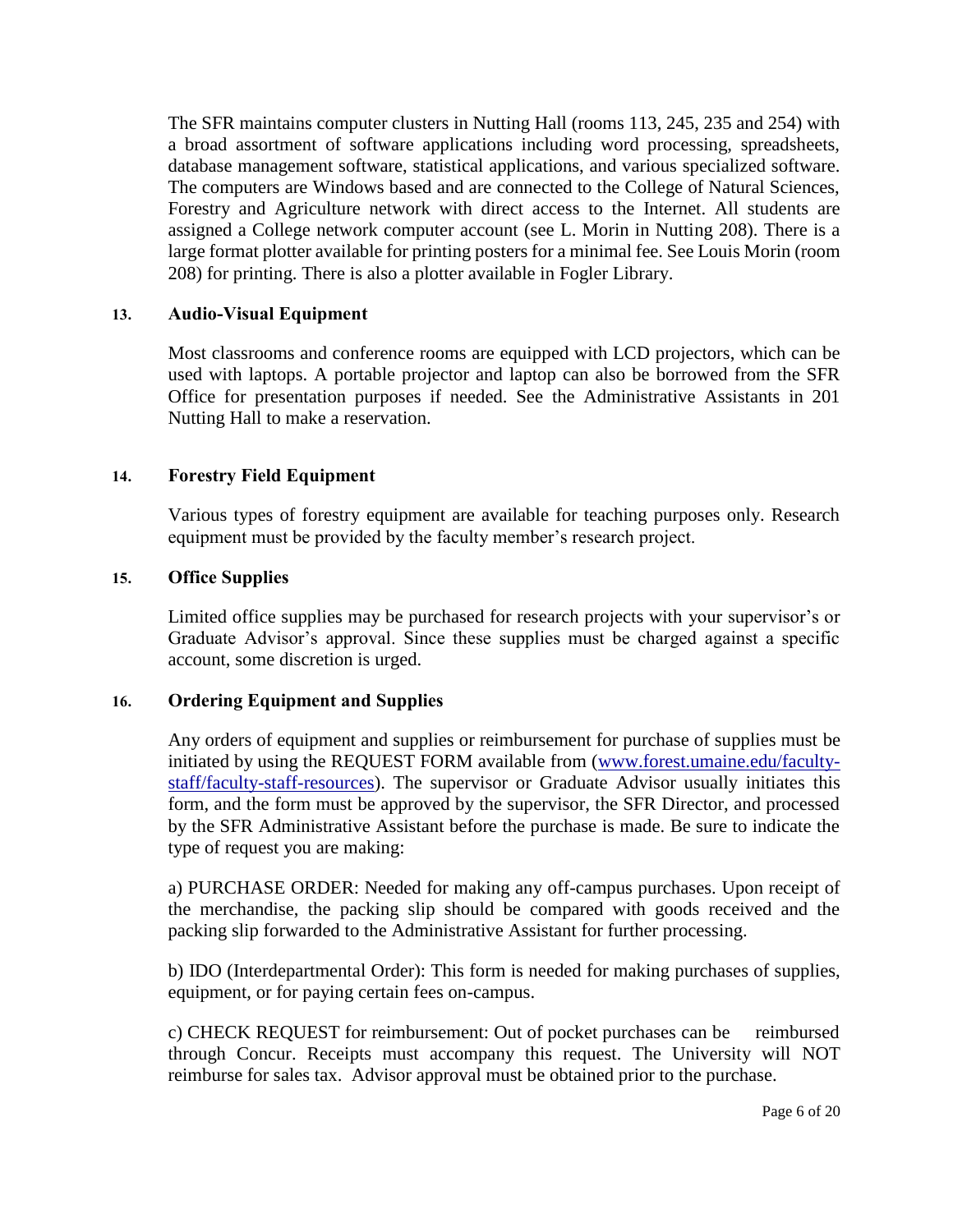### **17. Vehicle Policies**

Graduate students can use the College or University motor pool vehicles for official university business. All graduate teaching and research assistants must have a valid driver's license to drive any University vehicles. Detailed information on Motor Pool policies is found at: <https://forest.umaine.edu/news-resources/faculty-staff-resources/>

#### **18. Insurance Coverage (Vehicle and Other)**

WORKER'S COMPENSATION: All University employees on official business are covered under provisions of the Worker's Compensation Act. Volunteer laborers and those graduate students on fellowships, scholarships, or who are self-supported have no coverage. They must provide their own. These designations also applies to those participating in student activities. All worker's compensation charges must be paid by the College and will be assigned to accounts in the same manner described for auto collision costs below. Any graduate student having an accident of any type should notify her/his supervisor immediately and fill out and return proper paperwork to the Payroll and Accounting Office. The University also provides medical coverage of \$2,000 per person per accident. All University employees are eligible for comprehensive travel insurance at no cost. This insurance provides \$100,000 of Accidental Death Benefits while traveling on official and authorized University business. Coverage is provided 24 hours per day while away from residence and/or place completed and approved by the SFR Director and Office of Business Services. It is not necessary to complete registration cards or sign up for the insurance; automatic coverage is provided.

AUTO LIABILITY COVERAGE: The University System Auto Liability Policy covers all vehicles owned by, or leased to, the University of Maine System. All University vehicle users must read the Administrative Practice Letter: Motor Vehicle Administration and Guidelines located at [https://umaine.edu/ofm/wp-content/uploads/sites/225/2016/10/APL-](https://umaine.edu/ofm/wp-content/uploads/sites/225/2016/10/APL-IIB-Combined-PDF-with-all-documents.pdf)[IIB-Combined-PDF-with-all-documents.pdf](https://umaine.edu/ofm/wp-content/uploads/sites/225/2016/10/APL-IIB-Combined-PDF-with-all-documents.pdf)

PRIVATE OR PERSONALLY OWNED VEHICLES: It is ordinarily in the best interests of the University if University-owned vehicles are used for conducting University business. However, if this is not possible or practical, personally owned vehicles may be used. Such use is solely at the discretion of the vehicle owner and vehicle driver. Personally owned vehicles used for University-related business should be properly registered, inspected, insured, and appropriate for such use, as determined by the vehicle driver. No private vehicle should be used for University business if the vehicle or usage contradicts this APL. The University requires that personally owned vehicles used for University business carry at least \$300,000 liability insurance. See Attachment II for additional information. Privately owned vehicles drivers must meet the requirements of APL II-B section IV regarding University Approved Drivers.

HEALTH INSURANCE: Health insurance is mandatory for all graduate students. Student Health Insurance Plan (SHIP) Insurance is an insurance plan for students not funded on an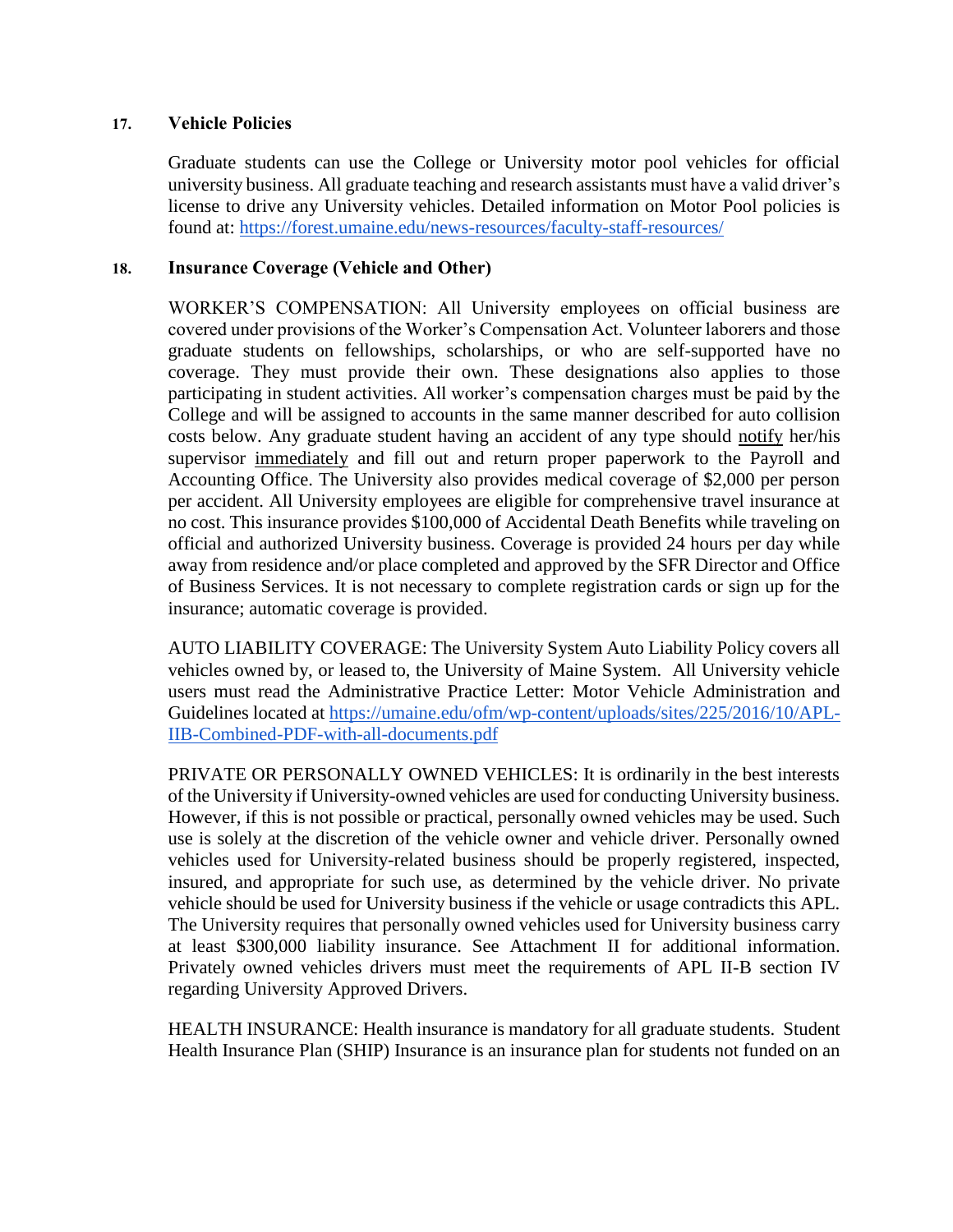assistantship or fellowship. All non-international graduate students enrolled in 6 credit hours or more are required to show proof of adequate health insurance coverage. To opt out after the deadline, a SHIP manual waiver form will need to be submitted to the Bursar's office. Please note that the approval is upon the discretion of the insurance company. For more information on student health insurance, please visit Cross Insurance Agency Student Health Insurance Plan 2017-2018 at [http://www2.crossagency.com/2017-](http://www2.crossagency.com/2017-2018/umaine_u.php) [2018/umaine\\_u.php](http://www2.crossagency.com/2017-2018/umaine_u.php)

Graduate Assistant Health Insurance is mandatory for all graduate assistants and fellows working 20 hours a week and earning a minimum monthly stipend of \$1688.88, unless proof of comparable insurance is provided. Graduate assistants and teaching assistants Graduate students supported on research or teaching assistantships are not eligible for the SHIP plan. For teaching assistants and research assistants (MAFES or grant funded), 50% of the health insurance is covered, and the student is responsible for the other 50%. The insurance waiver is for the student only. Family coverage is available at the full cost to the student. Eligible students with adequate health insurance must complete an online waiver process to opt out of the plan before the deadline. To opt out after the deadline, a GA manual waiver form will need to be submitted to the Bursar's office. Please note that the approval is upon the discretion of the insurance company. For more information on graduate assistant student health insurance, please visit Cross Insurance Agency Graduate Assistant and Fellow Student Health Insurance Plan 2017-2018 at [http://www2.crossagency.com/2017-2018/umaine\\_gft.php](http://www2.crossagency.com/2017-2018/umaine_gft.php)

International Student Health Insurance is mandatory for all international students, unless proof of insurance is provided to the Office of International Programs. International students are not eligible for the SHIP plan described above. Please visit International Programs: Health Insurance for information on cost at [https://umaine.edu/international/isss/students/health-insurance/.](https://umaine.edu/international/isss/students/health-insurance/)

### **19. Safety Guidelines**

a) University and departmental safety policies require several mandatory trainings as part of the graduate student's responsibilities:

### 1. **Sexual Assault Prevention Training** (one time)

- 2. **Basic Safety Training** (annual)
- 3. **Information Security Awareness Training** (annual[\)](https://www.courses.maine.edu/webapps/portal/frameset.jsp)

These trainings can be found on the Mainestreet Blackboard. Students should consult with their advisor about specific lab safety trainings that must be taken prior to use of most chemical or biological laboratories. Specific training and authorization must be obtained prior to the use of any equipment in the Nutting Hall Laboratories or Perkins Hall. The Motor Pool area in the south end of Perkins is restricted. Refer to <https://forest.umaine.edu/news-resources/faculty-staff-resources/> for policies pertaining to Perkins Hall.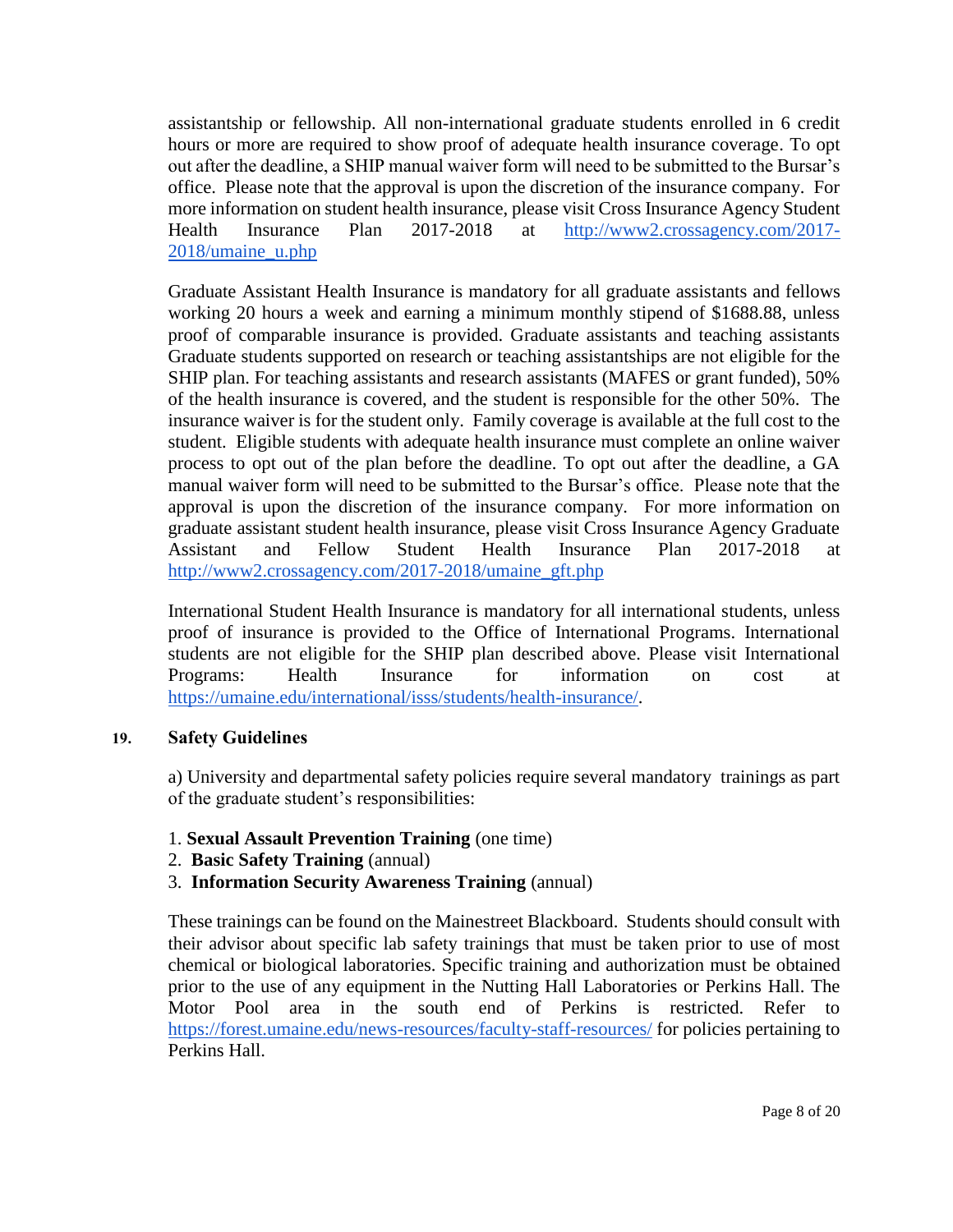b) Students working in laboratories and certain field situations are required to receive specialized training concerning risks and emergency procedures associated with their work. Discuss this with your supervisor or Graduate Advisor. Visit the Safety and Environmental Management website for more information on safety trainings <http://sem.umaine.edu/safety-training/>

c) Each laboratory has a safety plan which includes standard operating protocols, emergency procedures, and evacuation information. You must read and be informed about the plan for any laboratory you are working in.

d) All personnel working at remote sites (defined as in the field and off campus) must have current training in first aid and adult CPR. Annual retraining is required.

e) Material Safety Data Sheets (MSDS) are provided for every laboratory that contains chemicals. Before using any chemicals, read the MSDS associated with them. If you cannot find an MSDS for a specific chemical, ask your lab supervisor or Graduate Advisor to locate the proper MSDS before using the chemical.

f) You must properly use any personal protective equipment (PPE) required for field or laboratory procedures. You must be trained in the proper use of any PPE item before you may use it, and a training form must be filed with the SFR office. Obtain a copy of the general guidelines for PPE requirements and consult with your supervisor to be sure you have the proper PPE and training for the tasks you will be performing.

g) You must be certain that any employees (including student employees and volunteers) under your supervision have received their mandatory annual safety training, any other training for the tasks they will perform, any required PPE with associated training, and follow all applicable policies.

h) The University of Maine workplace safety and hazardous materials policies were developed to satisfy compliance with federal and state laws and regulations. By Maine law, you are obligated to comply with all University safety regulations, policies, and procedures. Failure to do so may result in disciplinary action, including loss of privileges for the use of University research facilities.

### **20. Sexual Harassment Training**

The School of Forest Resources does not tolerate sexual harassment or discrimination. Training regarding sexual harassment is required. The Office of Equal Opportunity has developed a separate on-line module which can be found at https://umaine.edu/studemp/trainings/new-student-employee-training/.

### **21. Concur Travel**

All University travel must be pre-approved by your supervisor/advisor and the director through the Concur program. There are trainings available on the use of Concur at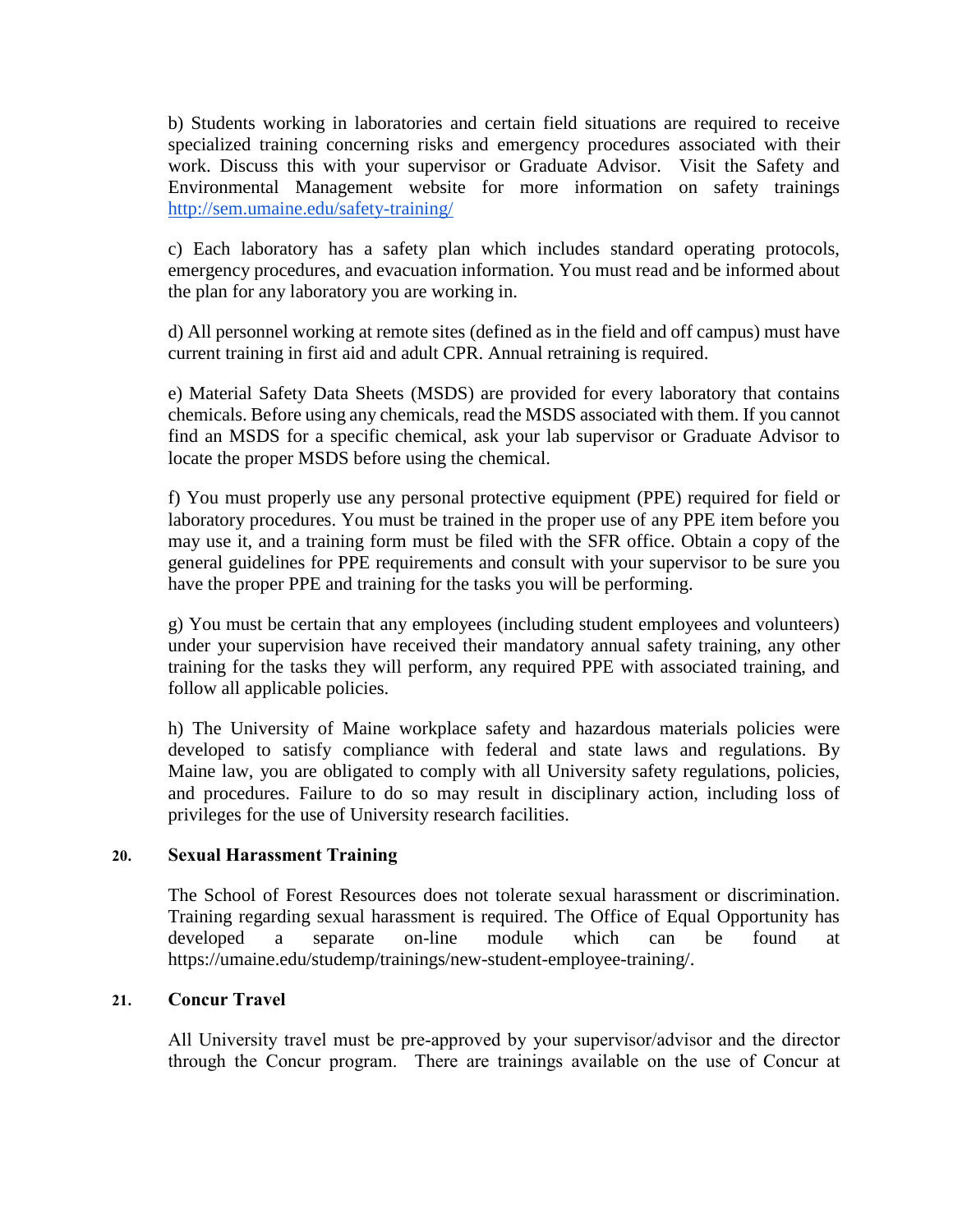[https://www.sites.google.com/a/maine.edu/strategic-procurement/home/travel-and](https://www.sites.google.com/a/maine.edu/strategic-procurement/home/travel-and-expense-reimbursement-system-training)[expense-reimbursement-system-training](https://www.sites.google.com/a/maine.edu/strategic-procurement/home/travel-and-expense-reimbursement-system-training)

Concur is also the program you will use for reimbursement for any pre-approved out-ofpocket purchases.

### **22. Sick Leave and Vacation**

Arrangements for accounting for loss of time from sickness should be discussed with the Graduate Advisor as the situation occurs. Arrange for coverage of research duties; do not let your project fail because you were sick and could not collect data.

There is no official policy on vacation for Graduate Assistants. Ordinarily, time off from official duty is an understandable request and can often be arranged, but this should be discussed thoroughly beforehand with the Graduate Advisor or supervisor who may be affected.

### **23. Specific Facilities and Contacts**

| <b>Facility</b>                                     | <b>Contact</b>               |
|-----------------------------------------------------|------------------------------|
| Advanced Structures & Composites Center (ASCC Bldg) | D. Gardner                   |
| <b>CFRU Research Storage Building</b>               | <b>CFRU Office</b>           |
| Demeritt Forest Buildings                           | UM Forest Office (K. Kanoti) |
| <b>Equipment Room</b>                               | L. Morin                     |
| <b>Forest Products Laboratories</b>                 | M. Tajvidi                   |
| Clapp Greenhouses & Auxiliary Greenhouse            | <b>B.</b> Libby              |
| Tree Ring Analysis Laboratory                       | S. Fraver                    |
| Machine Shop (Perkins Hall)                         | C. London                    |
| Remote Sensing/GIS Computers                        | L. Morin                     |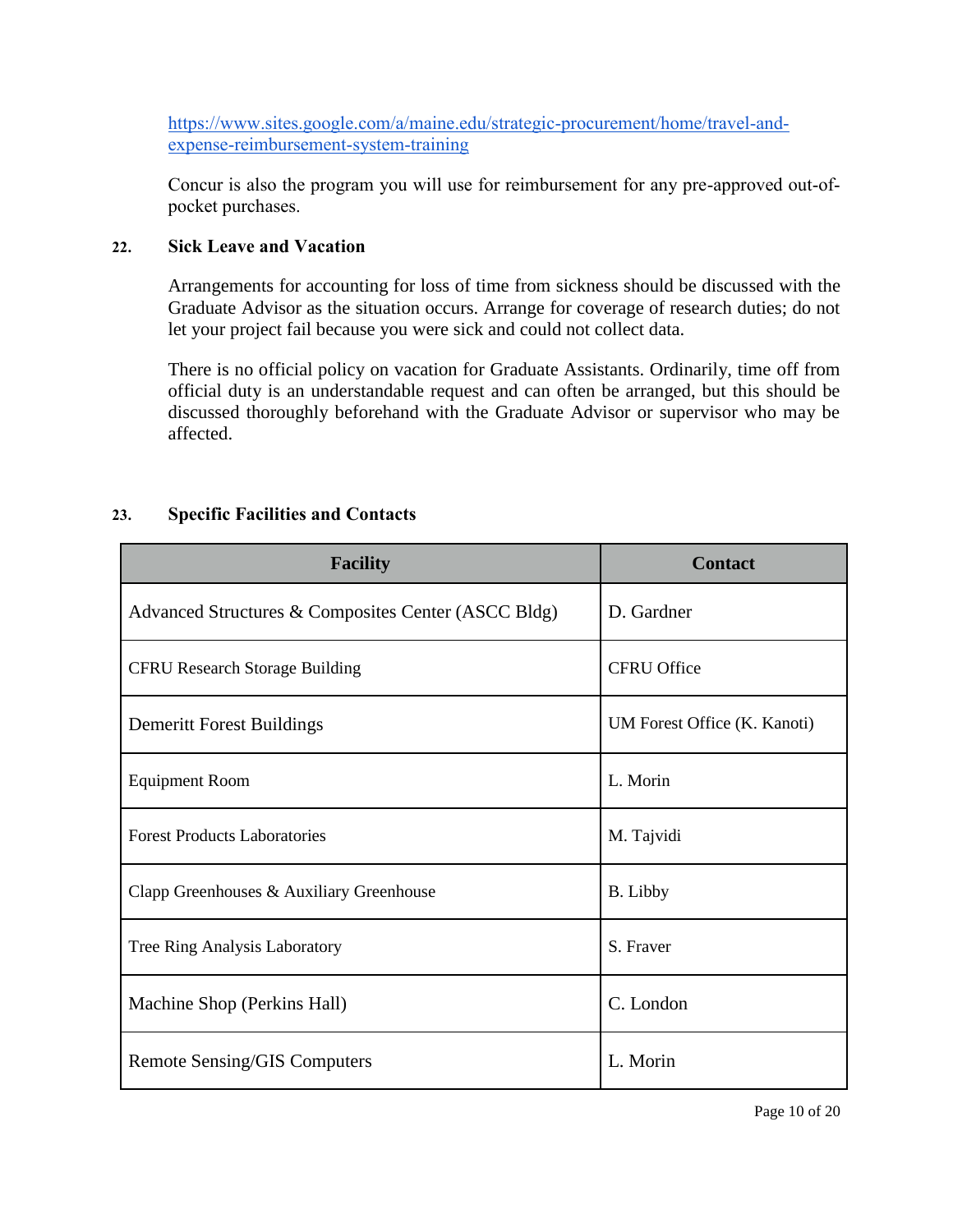| Wildlife Equipment Storage Facility    | Wildlife Ecology Office |
|----------------------------------------|-------------------------|
| <b>Woodworking Shop (Perkins Hall)</b> | S. Shaler               |

### **24. Personnel of the School of Forest Resources and College**

A complete description of the Faculty, Professional Staff, Cooperative Faculty, and Faculty Associates of the School of Forest Resources can be found at [https://forest.umaine.edu/people/department/faculty/.](https://forest.umaine.edu/people/department/faculty/) Other college faculty and staff appear under specific program areas on the College web site [www.nsfa.umaine.edu/](http://www.nsfa.umaine.edu/)

#### **25. Professional Societies and Clubs Associated with the SFR and College**

A list of persons to contact if interested in learning more about the groups listed below can be obtained from the SFR Administrative Assistant. Check the College web page for a list of all clubs: [nsfa.umaine.edu/home/student-clubs-and-organizations/](http://nsfa.umaine.edu/home/student-clubs-and-organizations/)

Student Chapter of the National Association for Interpretation Student Chapter of the Society of American Foresters Student Chapter of the Wildlife Society Student Chapter of the Forest Products Society Student Chapter of the International Association for Society and Natural Resources Xi Sigma Pi Society of Wood Science and Technology

### **II. ACADEMIC POLICIES FOR GRADUATE STUDENTS**

A comprehensive description of policies and regulations for your graduate degree is provided by the Graduate School [\(https://umaine.edu/graduate/resource/policies-and](https://umaine.edu/graduate/resource/policies-and-regulations/)[regulations/\)](https://umaine.edu/graduate/resource/policies-and-regulations/). All graduate students are expected to review this document and are ultimately responsible for knowledge of the policies of and requirements for completion of their program. Questions which may arise after review of this document can be answered by your advisor, the SFR Graduate Coordinator, and/or the Graduate School.

**All SFR graduate students matriculated into MS thesis or PhD programs are required by Graduate School regulations to complete Responsible Conduct of Research (RCR) training.** This requirement is to be fulfilled before, or concurrently with, enrollment for their first three (3) thesis credits (SFR 699). The RCR training requirement can be fulfilled by completing a stand-alone RCR course (INT 601, 1 credit) or by completing a course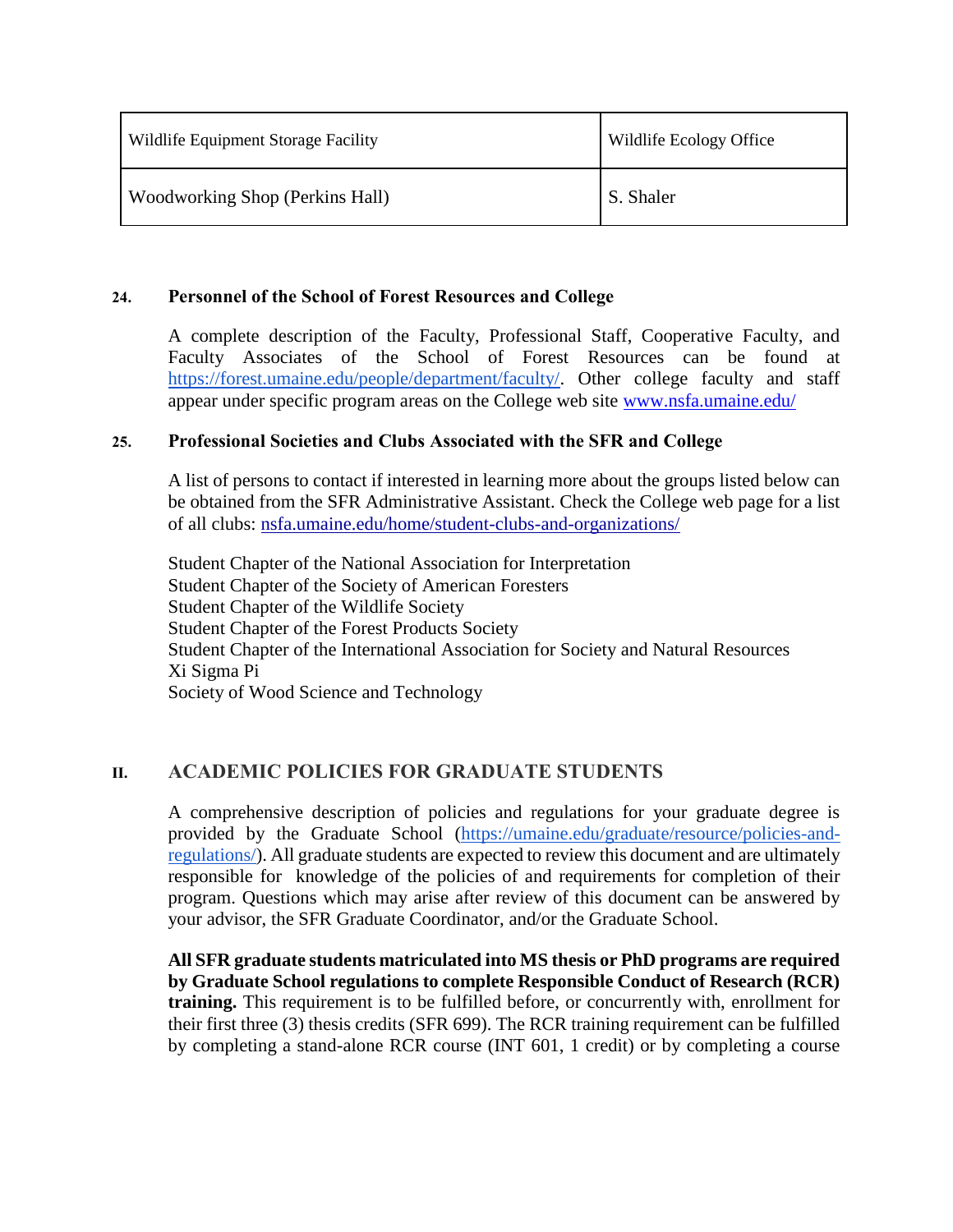with a RCR component approved by the University of Maine Office of Research and Sponsored Programs and the Graduate School (SFR 521: Research Methods). With permission of the student's advisory committee, this requirement can be substituted for one (1) credit of thesis (SFR 699) credit requirements. Students matriculated before the summer of 2014 are exempted from this requirement unless RCR training is mandated by a supporting agency. RCR training is not required for students enrolled in non-thesis graduate (Master of Forestry) and certificate programs.

The SFR offers three graduate level degrees: Master of Forestry, Master of Science in Forest Resources, and Doctor of Philosophy in Forest Resources. Additional guidance about the requirements for each of the programs can be found on the SFR website.

| Master |    | Ωt                                                                               | Forestry |                                                                                                        | $(M.F.)$ : |
|--------|----|----------------------------------------------------------------------------------|----------|--------------------------------------------------------------------------------------------------------|------------|
|        |    | www.forest.umaine.edu/prospective-students/graduate-programs/master-of-forestry/ |          |                                                                                                        |            |
| Master | of | Science in                                                                       |          | Forest Resources                                                                                       | (M.S.):    |
|        |    |                                                                                  |          | www.forest.umaine.edu/prospective-students/graduate-programs/master-of-science-in-forest-resources/    |            |
| Doctor |    | of Philosophy in Forest Resources                                                |          |                                                                                                        | (Ph.D.):   |
|        |    |                                                                                  |          | www.forest.umaine.edu/prospective-students/graduate-programs/doctor-of-philosophy-in-forest-resources/ |            |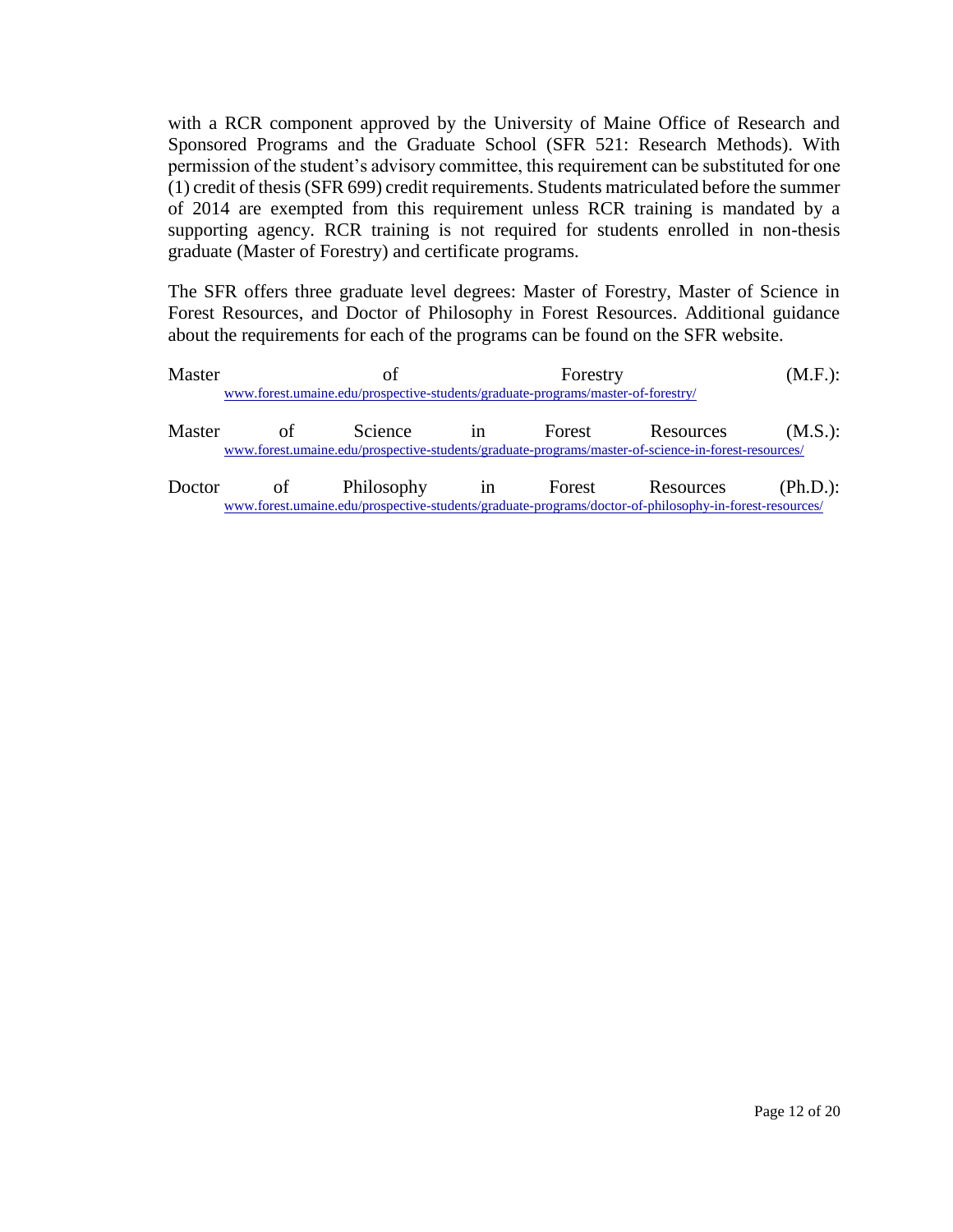# **III. CHECKLIST FOR COMPLETION OF GRADUATE PROGRAM**

|                | <b>WHAT TO DO</b>                                                                                           | <b>WHEN</b>                                                                  |
|----------------|-------------------------------------------------------------------------------------------------------------|------------------------------------------------------------------------------|
| $\mathbf{1}$   | <b>Selection of Committee</b>                                                                               | By the end of the first semester                                             |
| $\overline{2}$ | Review of Literature, Thesis or Dissertation<br>Proposal (mail to committee in advance of first<br>meeting) | By beginning of second semester.<br>Completion before research is initiated. |
| 3              | First committee to review thesis or<br>dissertation proposal and program of study<br>form                   | Prior to Item 4.                                                             |
| $\overline{4}$ | Program of Study <sup>b</sup> filed with Graduate<br>School                                                 | By the end of the second semester                                            |
| 5              | Committee communications to advise of<br>progress and/or modify plans                                       | At least once per semester                                                   |
| 6              | Comprehensive Examination <sup>a,b</sup>                                                                    | At least 1 1/2 years beyond MS.<br>Most of coursework completed.             |
| $\tau$         | Admission to Candidacy <sup>a</sup>                                                                         | Comprehensive examination passed                                             |
| 8              | Request for Change in Program <sup>b</sup>                                                                  | Anytime                                                                      |
| 9              | <b>Application for Degree</b>                                                                               | Final semester. Check Graduate<br>School deadline                            |
| 10             | Public presentation                                                                                         | Usually on the day of the thesis or<br>dissertation defense                  |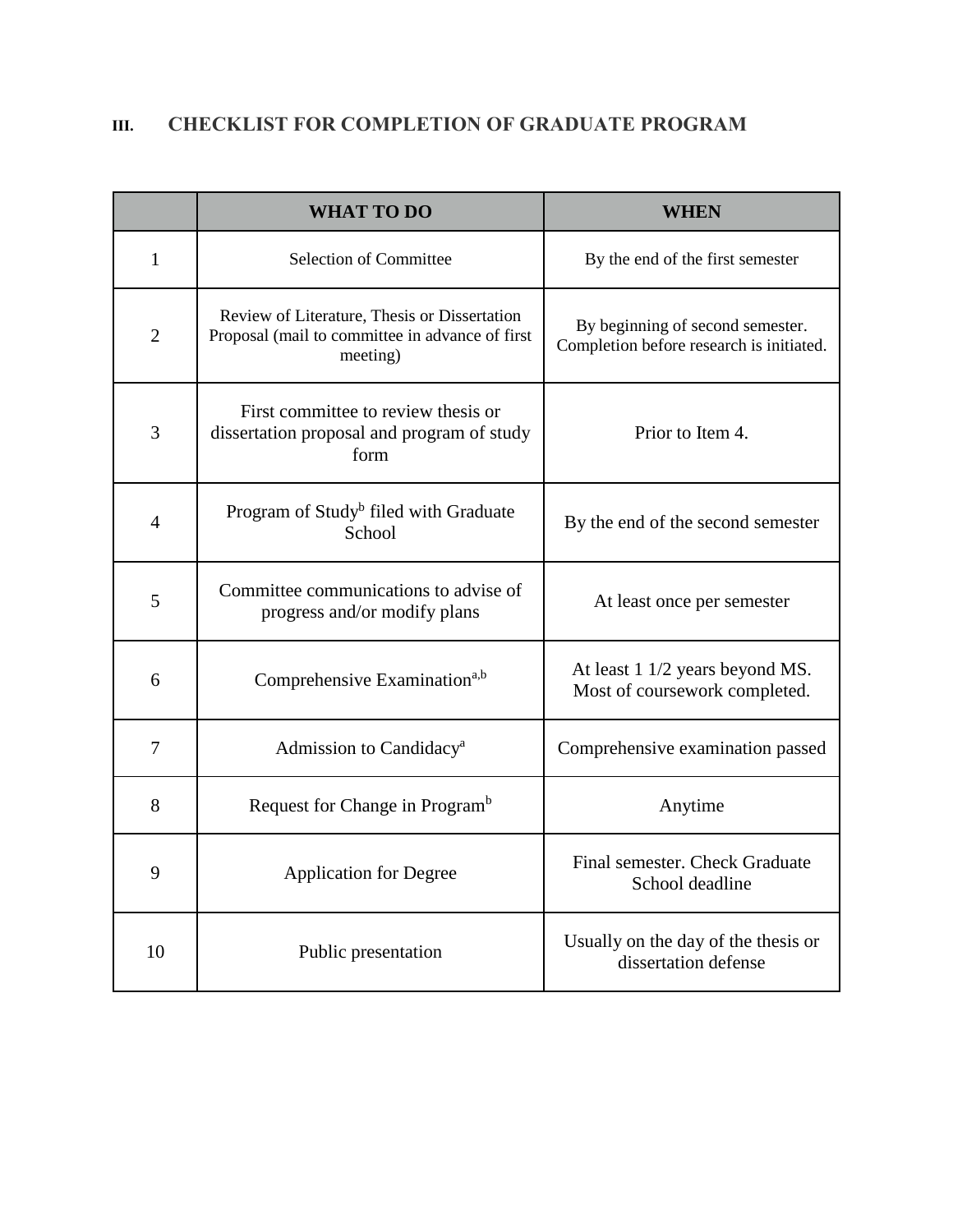| 11 | Final draft of thesis or dissertation                                                 | Provide to thesis advisor<br>approximately one (1) month prior to<br>anticipated date of final oral<br>examination                                                     |
|----|---------------------------------------------------------------------------------------|------------------------------------------------------------------------------------------------------------------------------------------------------------------------|
| 12 | Submission of thesis or dissertation to<br>graduate school                            | The thesis, in a form acceptable for<br>examination purposes, must be<br>delivered to the Graduate School no<br>later than 24 hours prior to final oral<br>examination |
| 13 | <b>Tentative Thesis or Dissertation</b><br>Acceptanceb                                | At least 24 hours prior to final thesis<br>defense                                                                                                                     |
| 14 | Draft of paper $(s)$ for publication                                                  | Before graduation date                                                                                                                                                 |
| 15 | Final oral thesis or dissertation defense and<br>Final Thesis Acceptance <sup>b</sup> | At least 1 week before end of<br>semester (Graduate School deadline)                                                                                                   |
| 16 | Completion of Requirements Form <sup>b</sup><br>Notify Graduate Coordinator           | After final thesis acceptance                                                                                                                                          |

## <sup>a</sup> Ph.D. only

<sup>b</sup> Students are responsible for making sure that a copy of these forms are placed in their graduate file in the SFR office (Nutting 201) and that the originals are delivered on time to the Graduate School.

Current Graduate School forms (i.e., Program of Study, Thesis Acceptance Form, etc.) are available online at [https://umaine.edu/graduate/facultystaff-resources/.](https://umaine.edu/graduate/facultystaff-resources/)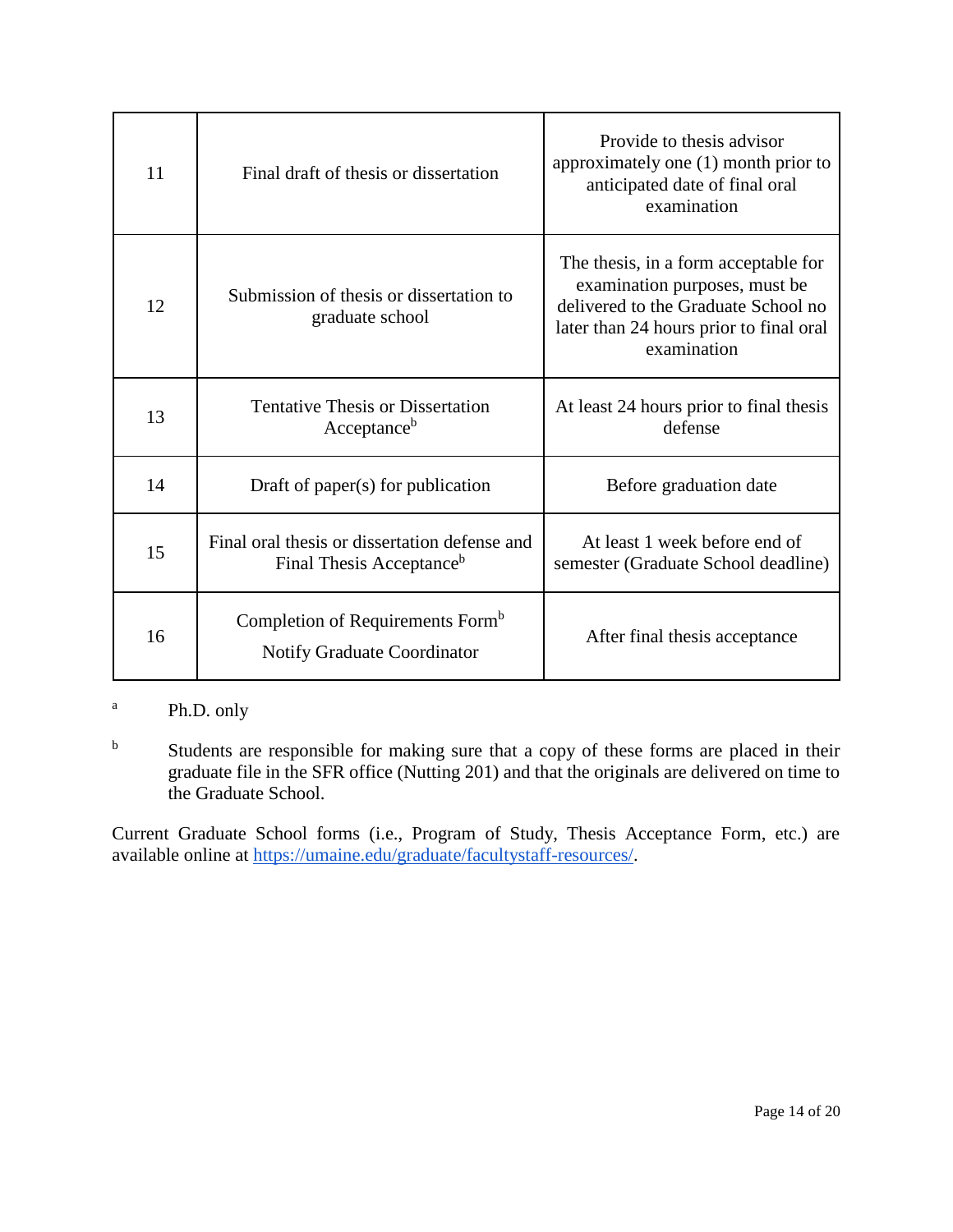# **IV. SFR GRADUATE CONCENTRATIONS**

### Background:

The School of Forest Resources (SFR) traditionally offered its Master of Science and Ph.D. graduate degrees under the general title of "Forest Resources". Given the diverse nature of the graduate studies at SFR ranging from social sciences to advanced biomaterials, the need for specialized graduate degrees, and to benefit current and future graduate students in the job market Graduate Concentrations were developed within the Forest Resources graduate program.

Effective Fall 2018, five graduate concentrations have been introduced:

- 1. Forest Ecosystem Science
- 2. Forest Policy and Economics
- 3. Human Dimensions of Natural Resources
- 4. Bioproducts Engineering
- 5. Parks, Recreation and Tourism

### Notes:

1. In order to qualify for graduate concentrations, the students must pass at least four (4) courses from the list corresponding to each concentration as provided in Appendix A. One of the four required courses for all concentrations is SFR-521: Research Methods.

2. Other requirements for the graduate concentrations are determined on a case-by-case basis by the Graduate Advisory Committee of the graduate student and will be outlined in the student's Program of Study. These may include specific courses, research topic, or advisory committee composition requirements.

3. The graduate concentrations will be optional. A general Forest Resources degree will still be offered.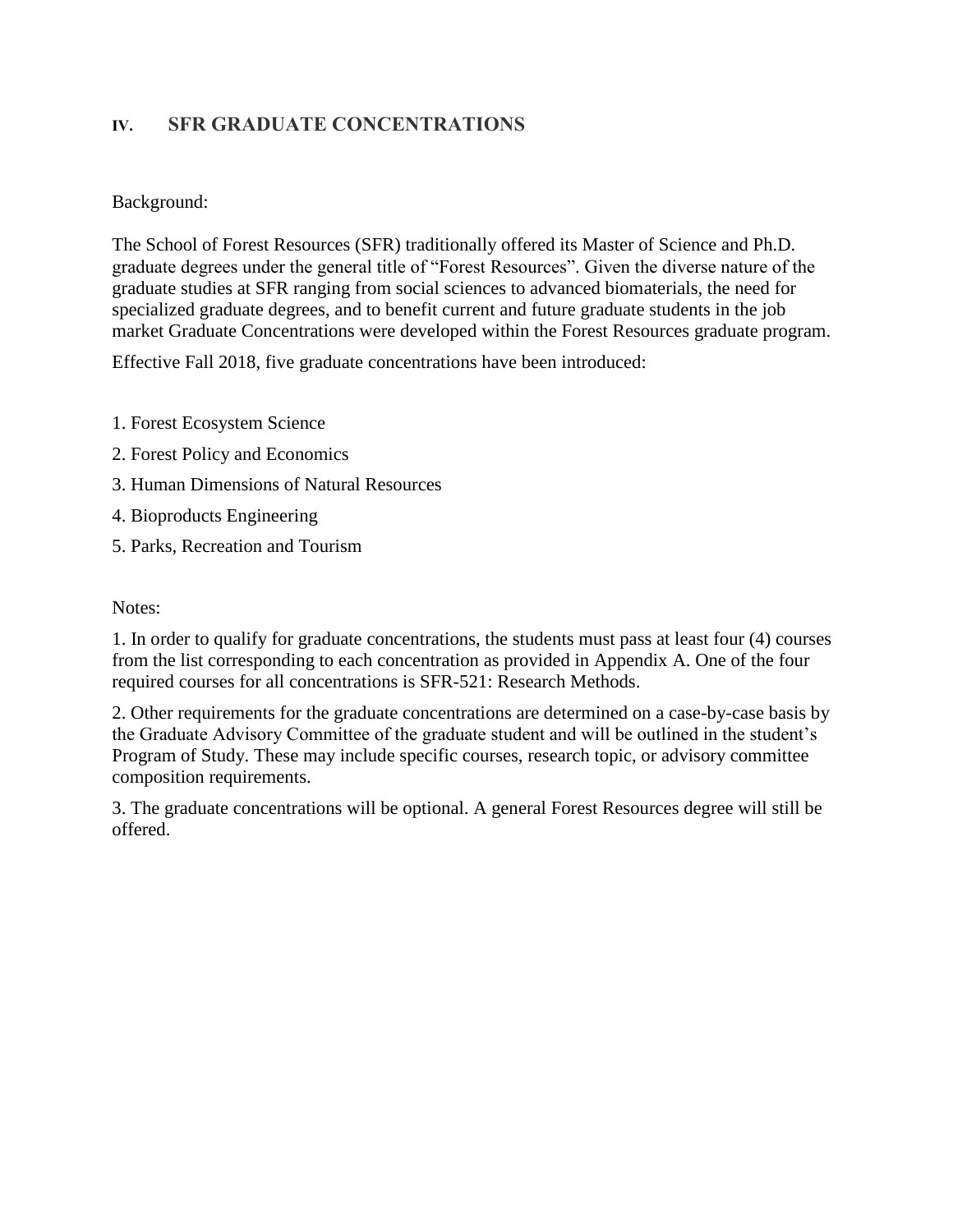# **Appendix A: List of elective courses for each SFR Graduate Concentration**

| <b>Forest Ecosystem Science</b>                                                              |
|----------------------------------------------------------------------------------------------|
| INT 527 Integration of GIS and Remote Sensing Data Analysis in Natural Resource Applications |
| SFR 521 Research Methods                                                                     |
| SFR 503 Advanced Forest Measurements & Modeling                                              |
| SFR 575 Advanced Forest Biometrics                                                           |
| SFR 507 Forest Ecology                                                                       |
| SFR 605 Forest Ecosystem Science                                                             |
| PSE 440 Soil and Environmental Chemistry                                                     |
| PSE 469 Soil Microbiology                                                                    |
| BIO 550 Biogeochemistry of Terrestrial Ecosystems                                            |
| <b>BIO 572 Paleoecology</b>                                                                  |
| <b>BIO 568 Advanced Plant Ecology</b>                                                        |
| BIO 532 Biology of the Fungi                                                                 |
| BIO 462 River Ecology                                                                        |
| <b>BIO 468 Lake Ecology</b>                                                                  |
| BIO 430 Ecology and Systematics of Aquatic Insects                                           |
| BIO 432 Biology of Fungi                                                                     |
| WLE 413 Wetland Delineation and Mapping                                                      |
| WLE 423 Wetland Ecology and Conservation                                                     |
| WLE 479 Wildlife Conservation in a Changing World                                            |
| ERS 441 Glaciers and Out Landscapes                                                          |
| ERS 521 Low Temperature-Pressure Geochemistry                                                |
| ERS 580 Introduction to Hydrogeology                                                         |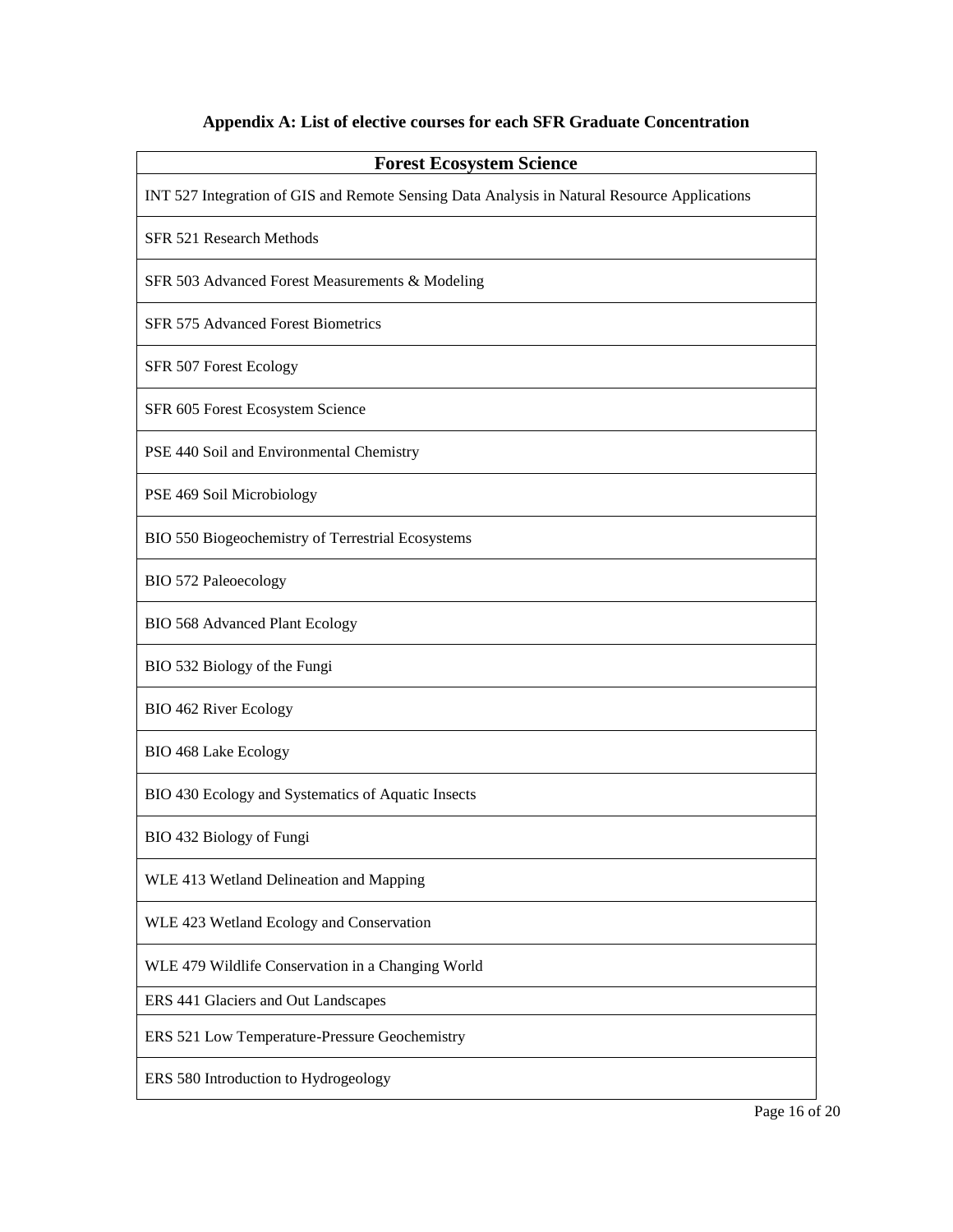| <b>Forest Policy and Economics</b>                                                      |
|-----------------------------------------------------------------------------------------|
| SFR 521 Research Methods                                                                |
| <b>SFR 544 Forest Economics</b>                                                         |
| SFR 617 Forest Policy                                                                   |
| SFR 577 Forest Management                                                               |
| ECO 514 Microeconomic Theory OR ECO 410 Accelerated Introductory Economics              |
| ECO 530 Econometrics OR ECO 485 Introduction to Economic Statistics and<br>Econometrics |
| $ECO$ 571 Environmental & Resource Econ                                                 |
| SFR 504 Rural Communities: Theory and Practice                                          |
| ECO 527 Regional Economics: Modeling                                                    |
| SFR 508 Management of the Acadian Forest                                                |
| SFR 501 Forest Operations Planning                                                      |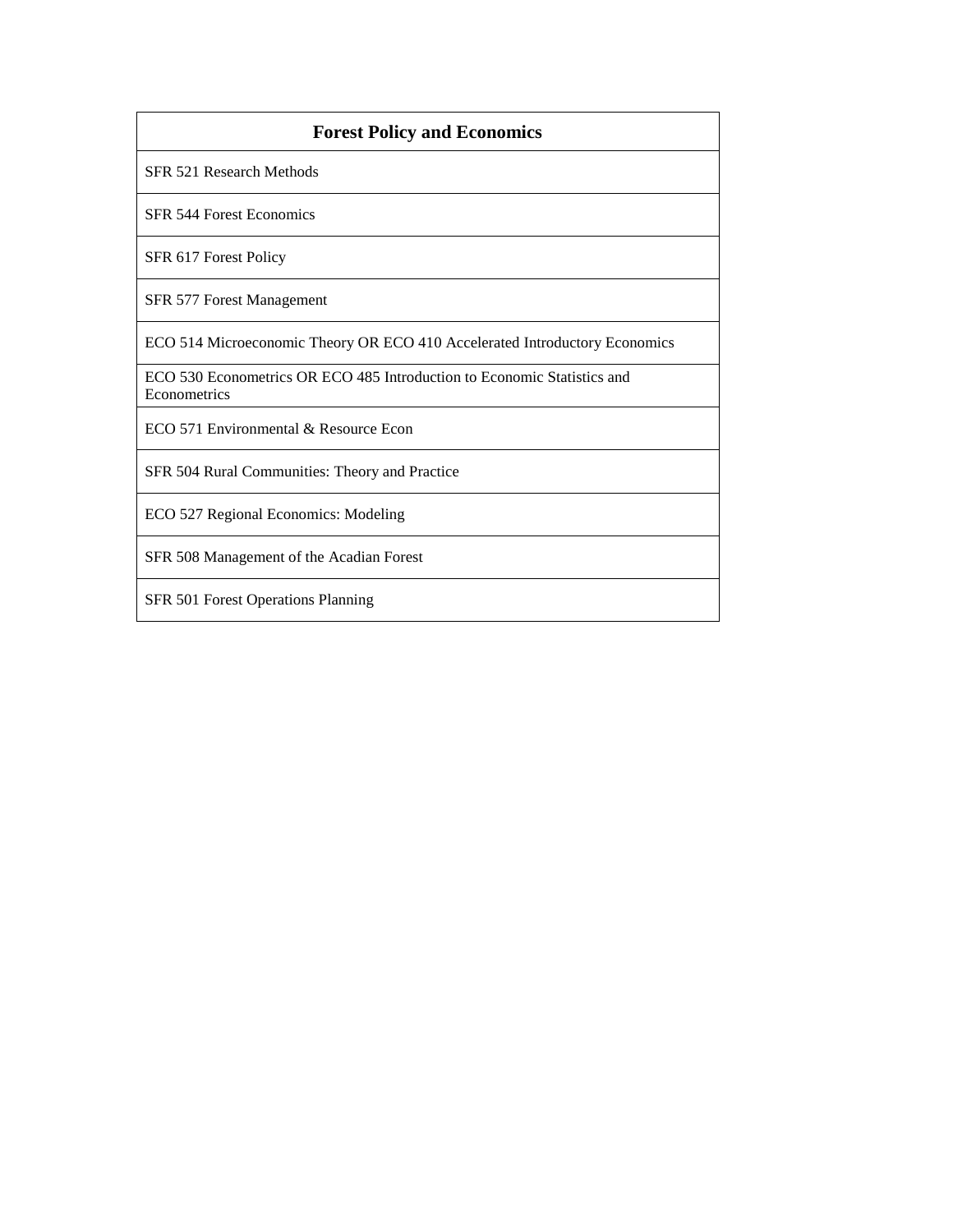| <b>Human Dimensions of Natural Resources</b>                      |
|-------------------------------------------------------------------|
| SFR 521 Research Methods                                          |
| ANT 500 Advanced Social Theory                                    |
| ANT 550 Anthropological Dimensions of Environmental Policy        |
| SFR 504 Rural Communities: Theory and Practice                    |
| ANT 564 Ecological Anthropology                                   |
| SFR 528 Qualitative Data Analysis Natural Resources               |
| <b>CMJ</b> 580 Environmental Communication                        |
| CMJ 604 Qualitative Communication Research Methods                |
| CMJ 608 Communication Theory                                      |
| CMJ 610 Seminar in Risk Communication                             |
| ANT 510 Climate, Culture and the Biosphere                        |
| ANT 530 Human Dimensions of Climate Change                        |
| ANT 553 Institutions and the Management of Common Pool Resources  |
| PSY 561 Advanced Social Psychology                                |
| PSY 630 Current Topics in Social Psychology                       |
| EHD 571 Qualitative Research: Theory, Design, and Practice        |
| SMS 552 Coupled Natural & Human Systems                           |
| SMS 567 Knowledge and Participation in the Science Policy Process |
| ECO 581 Agent-based Modeling                                      |
| SMS 563 Fisheries Policy and Management                           |
| BIO 593 Advanced Biometry                                         |
| SFR 617 Forest Policy                                             |
| INT 527 Integration of GIS and Remote Sensing                     |
| SFR 593 Sustainable Tourism Planning                              |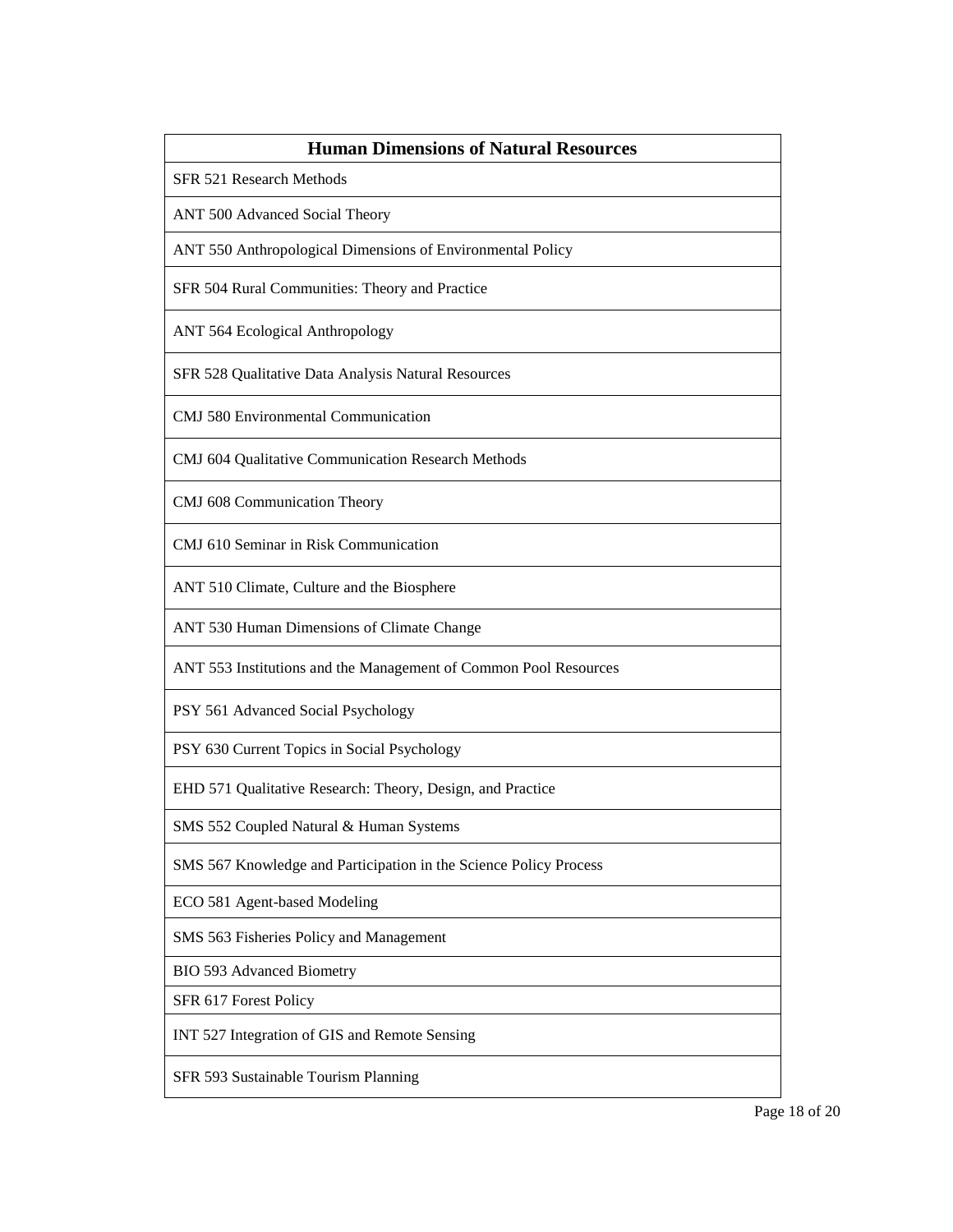| <b>Bioproducts Engineering</b>                                   |
|------------------------------------------------------------------|
| SFR 530 Wood Physics                                             |
| SFR 570 Cellulose Nanomaterials and their composites             |
| SFR 521 Research Methods in Forest Resources                     |
| CIE 644 Advanced Composite Materials                             |
| SFR 531 Mechanics of Wood and Wood Composites                    |
| SFR 550 Wood-Polymer Hybrid Composites                           |
| SFR 545 Adhesion & Adhesives Technology                          |
| CHY 523 Advanced Polymer Chemistry                               |
| CHY 583 Advanced Wood Chemistry                                  |
| CET 413 Statics and Strength of Materials                        |
| CET 414 Structural Design                                        |
| MEE456 - Introduction to Finite Element Method                   |
| CIE 544 Design of Wood and Masonry Structures                    |
| CIE 549 Numerical Methods in Engineering                         |
| STS 434 Introduction to Statistics                               |
| MAT 453 Partial Differential Equations I                         |
| <b>CHE 410 Advanced Materials</b>                                |
| PSE 509 Experimental Design                                      |
| CIE 543 Introduction to Composite Materials in Civil Engineering |
| INV 510 Innovation Engineering Accelerated                       |
| INV 511 Experience: Innovation Engineering Case Study            |
| INV 590 Using Innovation: Proposal & Project                     |